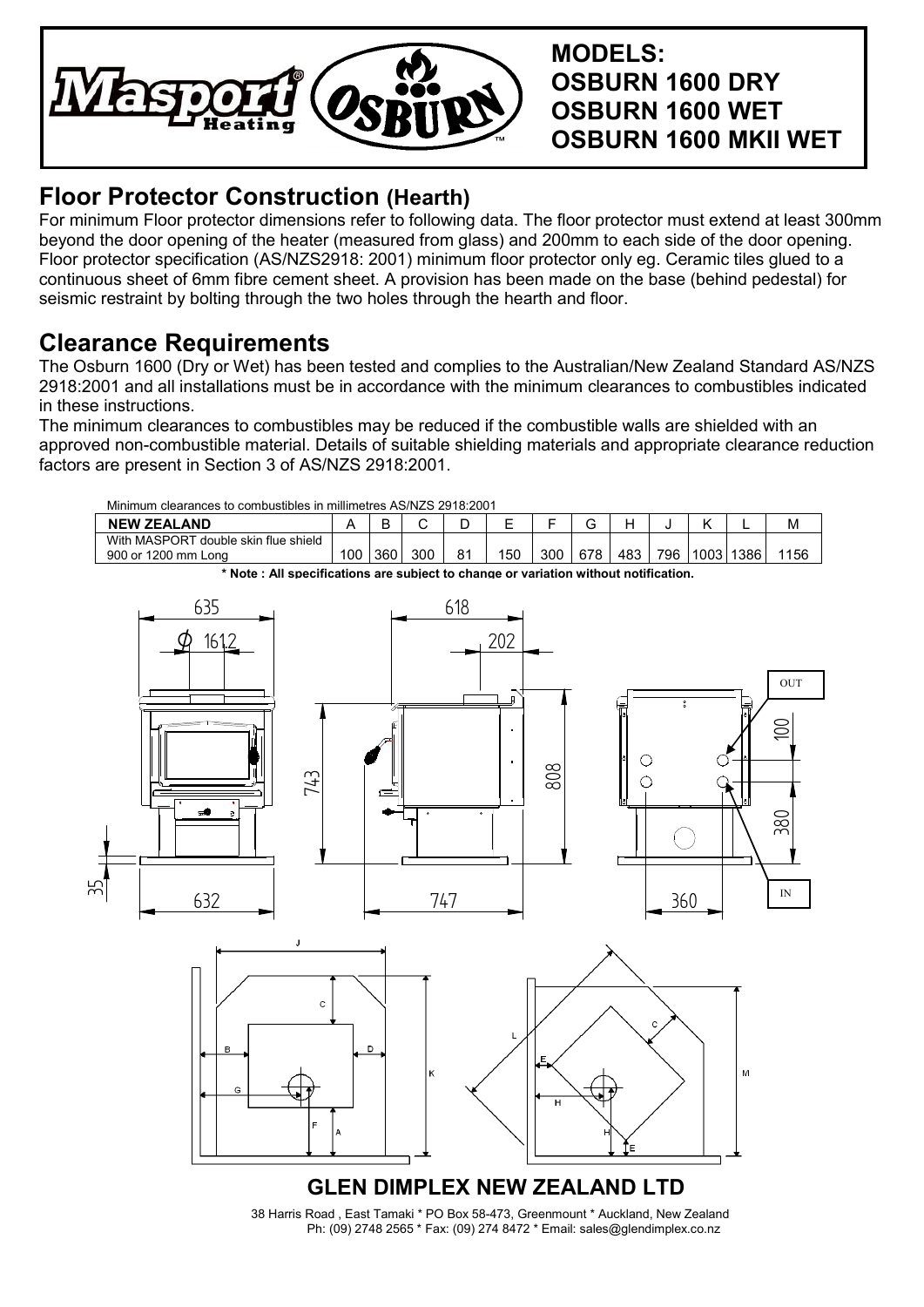

**Seismic Restraint** - In New Zealand and some part of Australia, it is required that the wood fire and floor protector are secured to prevent shifting in the event of an earthquake. This is best done by fastening the wood fire right through the protector to the floor, using two screws not less than 12 guage or the equivalent size of coach bolts or toggle fasteners.